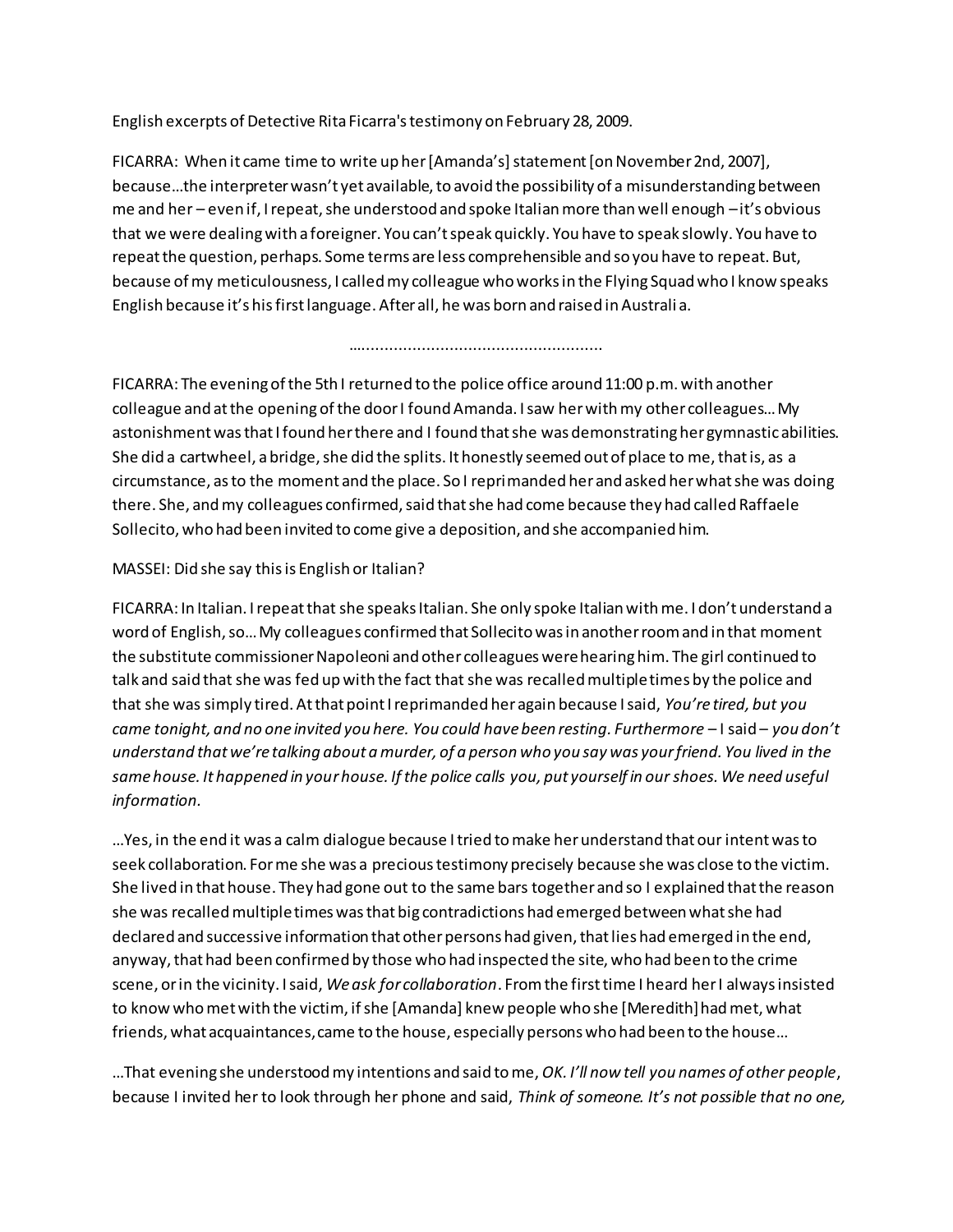*or only two people, came into that house. Think of someone who could have known her.* So she looked through her phone and started looking at a series of numbers and then she remembered and she said to me, *Look. I thought of someone. There are other four, five people who I know she knew, some of them came to the house, I brought them myself.* She gave me their phone numbers and she also gave me a reference to where, in particular for Patrick Lumumba, she told me where, in what neighborhood, he could live… At that point I told her, *For me it's important that we write these things, so, seeing as you're waiting here, let's go write a deposition about these things that you just gave me, that you just told me*. So I went into my office and began to write…

…I asked her if someone else came to mind, a boy who had been in the apartment of her downstairs neighbors, of the students who lived below her because we had heard from the others that there had been a meeting. One evening they had had a party at home, which Amanda and Meredith were at also, and then she said to me, *Yes, it's true. I remember this boy, but I don't know his name or his number because I never saw him again. I don't know what else to say.*

*…*Knox, after the notification of arrest put forth by the prosecutor, right after she was told and the interpreter explained to her in English, she gave to me, that is, she asked to have a pen and piece of paper because she had the intention to write something. She did this in my presence, and in the presence of the interpreter Colantoni in the late morning, and there was also inspector Sergio Ragni because we were in his office. We gave her a pen and piece of paper and she started writing. Honestly I didn't know what…what could her intention be? She asked please give me a pen and paper and she said to me, *I have to give you a present*. From "present" I understood she intended a forgiveness, she intended to give something. *I want to give it to you, please. I want you to read this before you take me to prison so that you can have a better idea of what I think and of what I said, and if you have questions, read it with the other police officers, because if you have questions, if you have doubts, please ask me before*. Rightly, besides the fact that it was written in English, the others were soliciting me at the moment of the arrest, because she gave this to me right at the moment of being taken to prison and already they were soliciting me that it was late and they couldn't wait any longer. So she gave me this paper and I told her that I would give it to the judicial authorities because she was now proceeding i nto that and I couldn't do anything anymore.

MIGNINI: Listen, how was Amanda? I'm asking about her behavior, how she behaved, in the various…

…………………………

FICARRA: I repeat what I said before, that I was astonished already upon leaving the elevator by what I saw and I reprimanded her. I obviously reprimanded her because I already saw in the previous days that she behaved, in contrast to all the others who I saw, she always pranced around and was flirtatious towards Raffaele, kissing him. She was reprimanded more than once for this behavior that wasn't in accordance with the place or the situation.

……………………………………

MIGNINI: So, also when you were hearing her she was calm? How was she?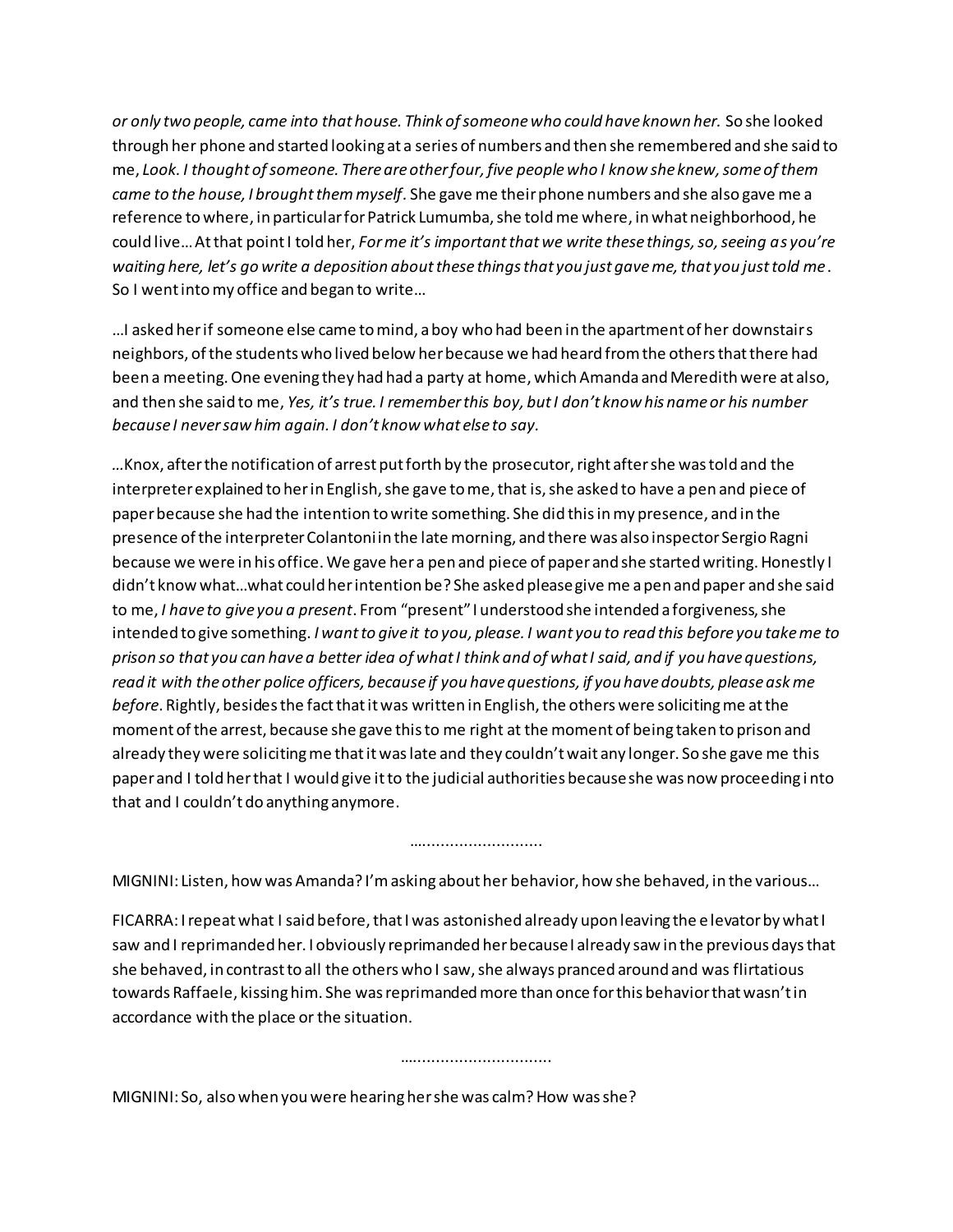FICARRA: She was calm. She was calm because we had had a calm conversation. I said, *Seeing as you came, that no one called you here, and you're giving me information, let's write it down in the correct way, because there could be details that are very important for us.* She understood and she was calm. She said, *Yes, yes, OK. Let's wait for the interpreter so that we avoid misunderstandings.* And that's what we did. The problem was that at a certain point a colleague of the SCO, who was there where they were hearing Raffaele Sollecito and then came substitute commissioner Monica Napoleoni who said that Raffaele had said different things, that he practically took away Amanda's alibi and so to ask Amanda, seeing as we were writing a deposition, we asked what she had done in particular that night, that is, to focus on what she did that evening. What interested us was the hour more or less preceding…

#### …..........................

FICARRA: So they told me there were contradictions and that I should ask about those contradictions. In the moment that she was heard I asked her to show us her phone to verify if in the memory there were messages that referred to appointments that night and we were able to see, me and the other colleagues present, looking through her cell phone that she gave us willingly that there were various messages from the days prior to the 1st, also from the 31st there were messages with the victim and they were supposed to meet somehow or that they had organized an appointment to see each other later, but then there weren't others.

FICARRA: "Certo. Ci vediamo più tardi. Buona serata". It was the only message from that night and we asked who was this Patrick. This seemed to us an appointment, we'll see each other later, sure, in response to the other. We didn't find messages received at that time, so we didn't find the message that she was responding to. We only found the one sent by her. In that moment we gave her the phone in hand and we asked her who was this person, so she left later on or not? She gave the name Patrick Lumumba and gave the deposition that then…

…………………………………

MIGNINI: And what was her behavior?

FICARRA: She put her hands to her head, burst out crying, and said to us, *It's him, it's him. It was him. He killed her.* It was the only time I had ever seen her cry.

MIGNINI: Did she maintain this behavior throughout the morning? By now what time are we at?

FICARRA: No, it was like she had vented in that moment of crying. She started saying he was crazy, he was crazy.

………………………………………

FICARRA: Yes, yes. She brought her hands to her head and started to shake her head, she started to cry. She burst out crying and said it was him.

……………………………………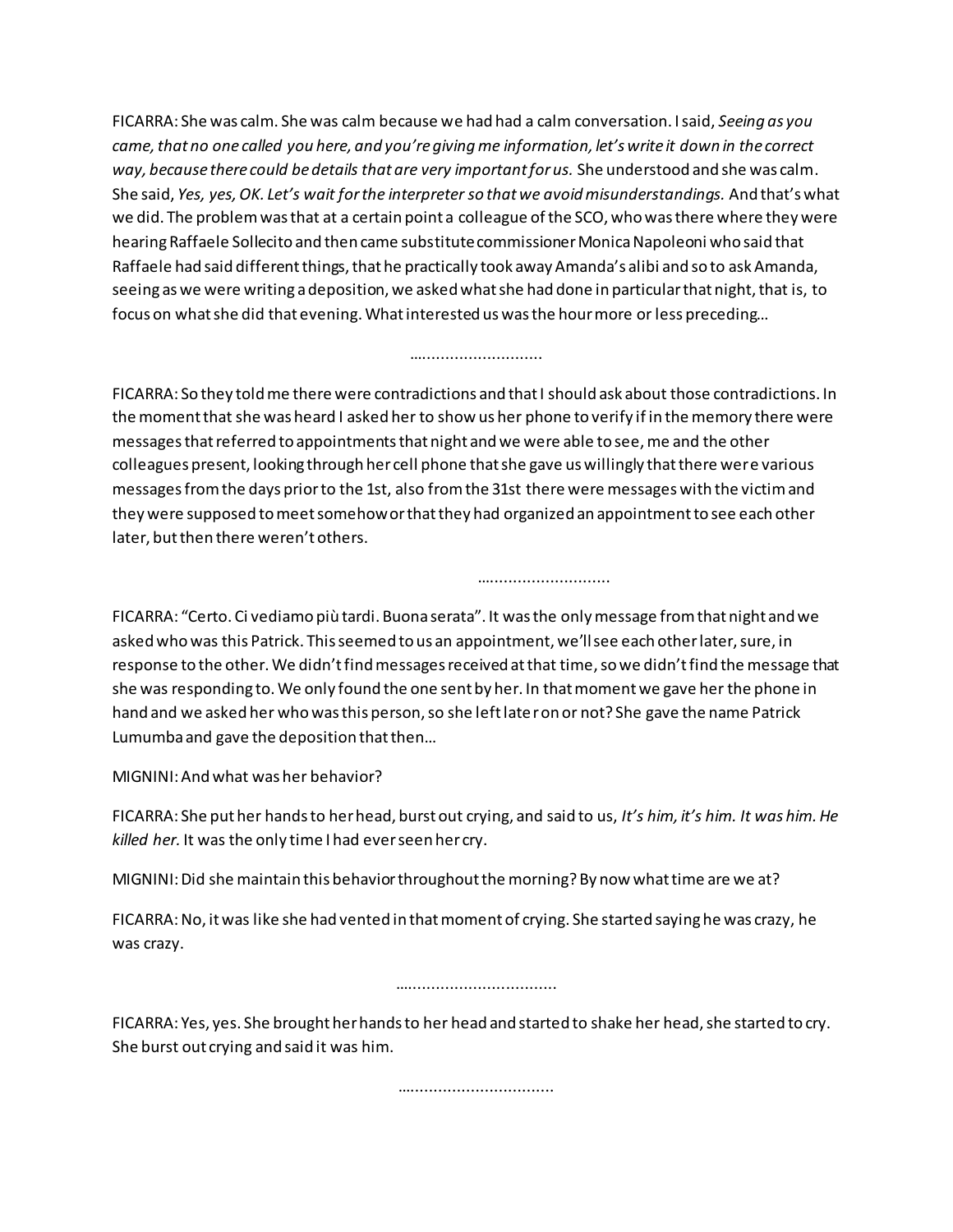FICARRA: Afterwards, that morning, at a certain point she said she needed to rest because she was tired and I left her there rather than bring her to the cells below.

MIGNINI: Did she make further declarations?

FICARRA: I interrupted the deposition and we took the declaration together, sir. She maintained the same behavior. She also started crying then.

MIGNINI: So we've arrived at the hearing of the spontaneous declarations. Did she want to sleep? Did she want to rest?

FICARRA: Yes, she wanted to rest. She told me she was tired, that she didn't feel well. We got he r something hot from the cafe. It was already late morning by then. I put together a few chairs and had her rest. I tried to close the door to avoid that someone entered, because otherwise there was too much coming and going. So we remained there and at a certain point inspector Ragni and I wrote up the notification of arrest. We did it there while she rested.

### MGININI: And afterward?

FICARRA: After she woke up I took her to the cafeteria to eat something and I was even reprimanded for this, because I brought her without, that is, calmly around even after she had been declared under arrest.

MIGNINI: Do you remember if that night from before the spontaneous declarations to the arrest, if there were others who spoke with her, and how they behaved? Did she suffer violence by chance?

# FICARRA: Absolutely not.

# MIGNINI: Was she intimidated, threatened?

FICARRA: No. Like I said before, when I arrived that night there were a few colleagues of the SCO of Rome. I was with inspector Fausto Passeri. I saw him leave, leave through the entrance door of the offices of officer Zugarini and Monica Napoleoni who entered a moment from outside. Then we reentered calmly because the discourse was calm enough. She was calm enough and everything she asked for we gave to her. I repeat, she was treated firmly and severely. And by severely I mean that she was reprimanded when the circumstance required reprimand. She was treated with gentleness and courtesy by everyone because she wasn't denied anything that she wanted. Rather, I let her sl eep, I brought her downstairs to eat breakfast. I brought her downstairs before going to prison to eat something because it was already late. It seems to me that no one treated her badly, absolutely.

#### ……………………………

PACELLI: In that circumstance, and I refer to the deposition of 1:45, was Amanda hit, by chance?

FICARRA: Absolutely not. I already responded to the prosecutor.

PACELLI: Was she hit with punches or slaps?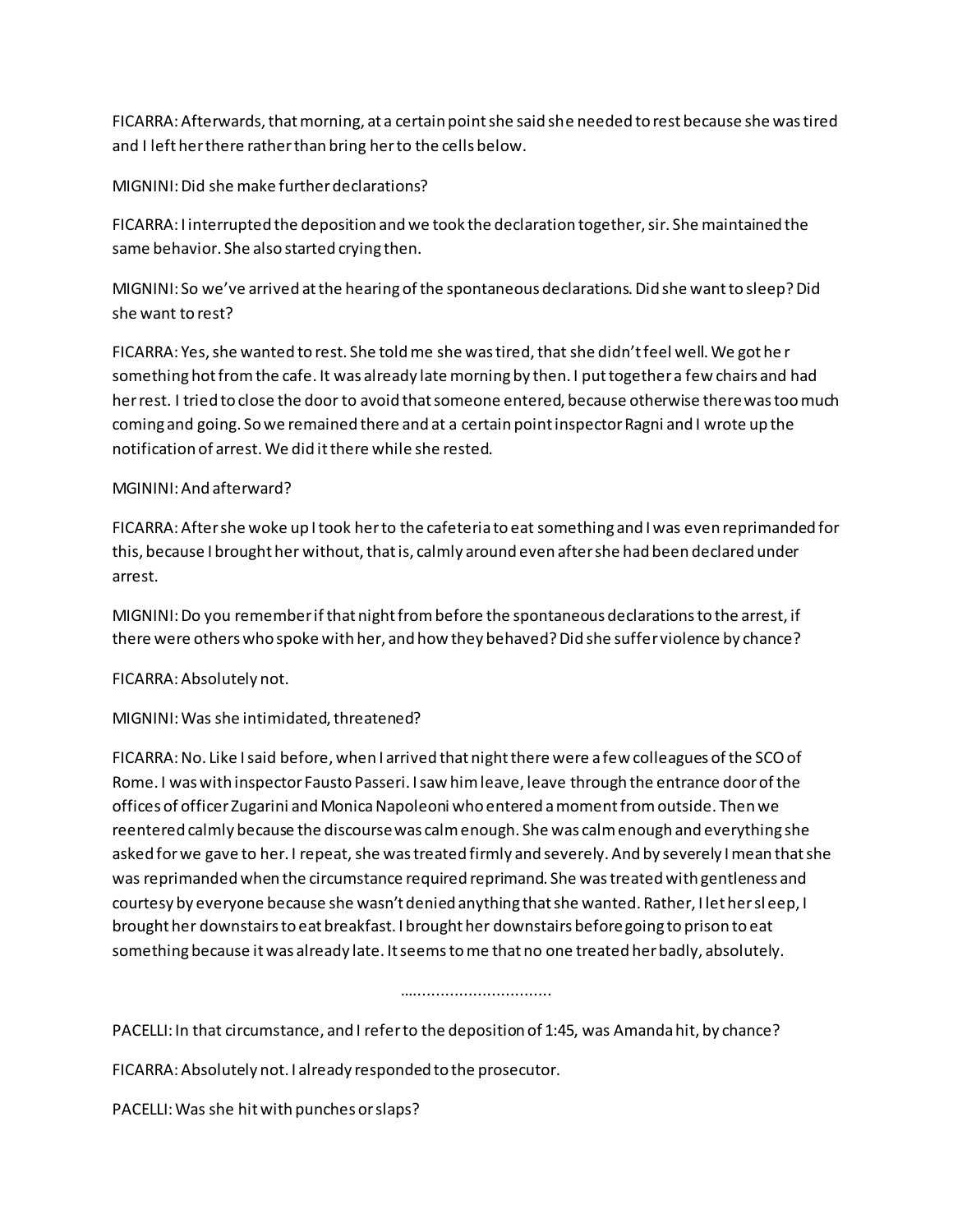FICARRA: No, absolutely not.

PACELLI: Was she beaten?

FICARRA: No.

PACELLI:Was she threatened?

FICARRA: No.

PACELLI: In this circumstance, inspector, in the circumstance and the facts that were referred by miss Amanda Knox, were they prompted by someone present?

FICARRA: Excuse me, but who knew Mr. Patrick Lumumba?

MASSEI: So the response is, no, you didn't know of him?

FICARRA: We didn't know of him. We asked her who he was.

……………………………………

PACELLI: Continuing with this factual assertion, was there anyone who forced Amanda to declare that she heard Meredith scream, yell?

MASSEI: If there were suggestions in the declarations.

FICARRA: Absolutely not. Absolutely not.

PACELLI: Listen, inspector, I'm asking you questions…

FICARRA: Yes, you're a lawyer, rightly.

PACELLI: You vouch for what happened. So everything that Amanda referred to you in that circumstance, she referred spontaneously, by her own initiative?

FICARRA: Yes.

……………………………

BONGIORNO: About Lumumba I wanted to know just one thing – other than Amanda's declarations, what objective elements were present to proceed to Lumumba's arrest? What were these elements, other than Amanda's text message and declarations?

FICARRA: I know that other assessments were made. Honestly, I'm an officer of the peace; if there's an arrest warrant from the prosecutor it's not like I can syndicate the motives.

MASSEI: Excuse me. The attorney is asking if, other than the declarations of Amanda Knox and the text message from the confiscated phone, if there were other elements.. She's not asking you to evaluate them.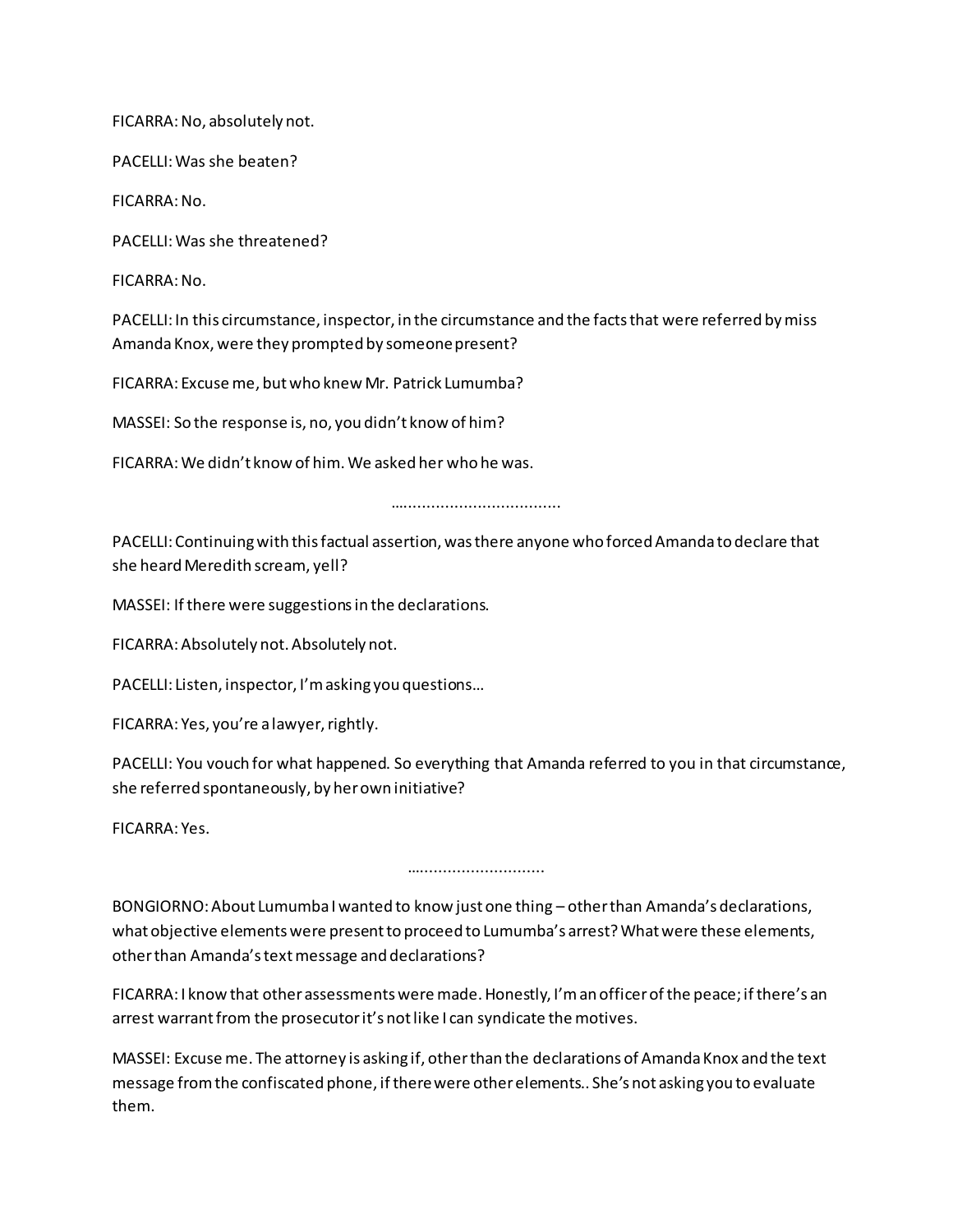FICARRA: No. The elements were those that were produced by the prosecutor that at the scene…

MASSEI: No, apropos Lumumba.

FICARRA: Yes. At the scene of the crime it appeared to be a sexual crime. Amanda's declarations made us understand that the person she indicated was sexually interested in Meredith. There were these declarations that were verified by the cell phone that there was an appointment, that they saw each other.

MASSEI: So the text message, yes.

FICARRA: Then and there I don't know the other reasons.

MASSEI: That…

FICARRA: The reasons for arrest.

BONGIORNO: I mean to say this: permitting that, let's drop the declarations and text message, where there, I don't know, Lumumba's hand prints, in blood? Was there some objective element? That's what I'm asking.

FICARRA: How could we know anything about imprints at that moment?

MASSEI: Excuse me. For what you know, was the indication illustrative…

BONGIORNO: That is, was there any other element besides these two?

FICARRA: I don't know.

………………………

FICARRA: It's for the same reason that I told her that in some way she was rendering herself not-credible. It was an almost motherly reprimand. I said, *If you tell me lies the first time, it can be comprehensible. If the second time I tell you that there are circumstances, testimonies, and assessments that demonstrate that you are lying, don't insist on the same lie, because it could be a little thing but it makes you not credible in your affirmations to come.*

…..........................

GHIRGA: While this interrogation, let's call it that, was in course, your colleagues arrive…

FICARRA: It wasn't an interrogation.

GHIRGA: Deposition, they call it, it had already begun when your colleagues arrived and said, *Sollecito withdrew Amanda's alibi*, these interrogative operations were already underway?

FICARRA: The documenting of her deposition was already underway.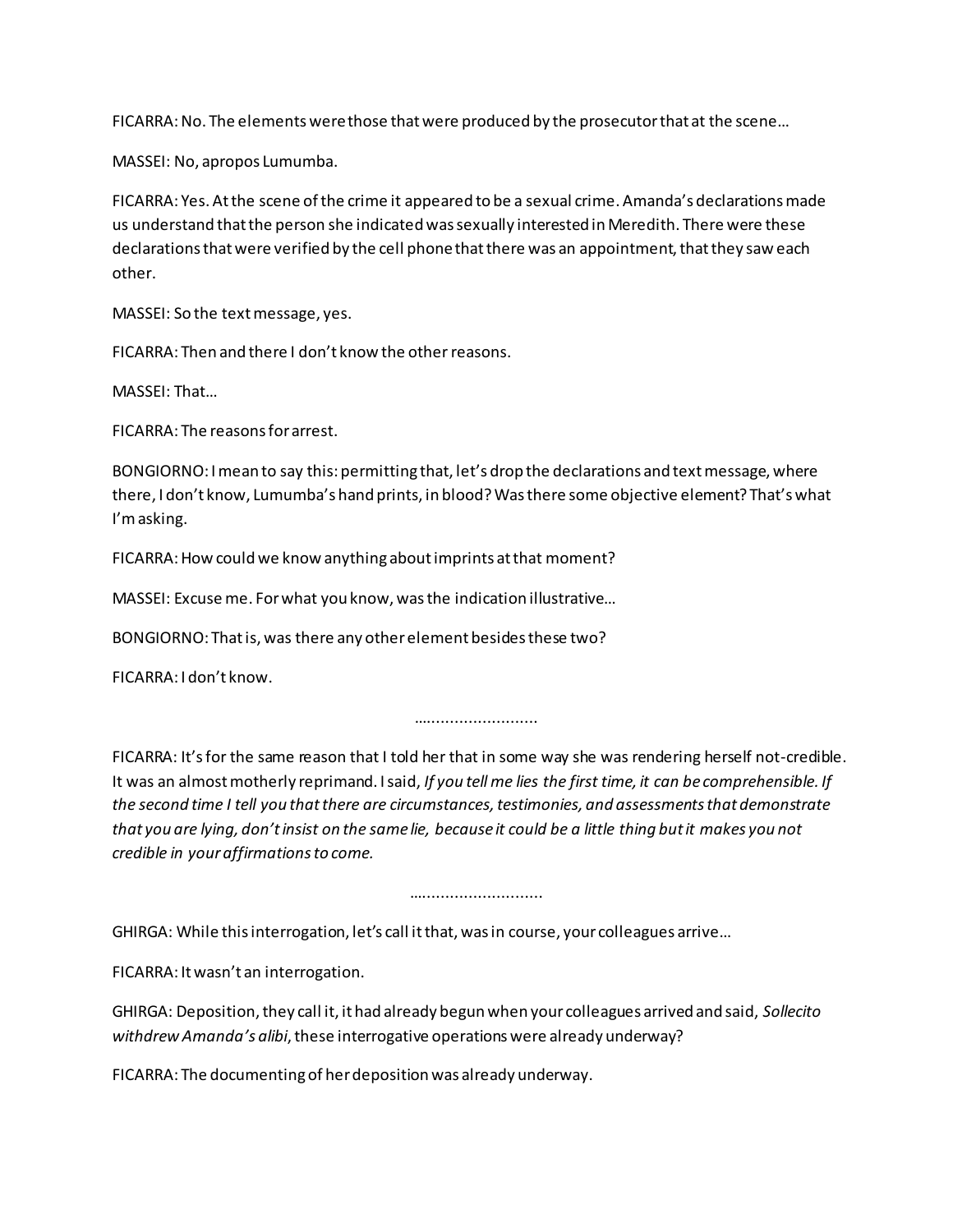GHIRGA: And your colleagues came from the other room?

FICARRA: Yes. From the office in which they were hearing Sollecito.

GHIRGA: You asked Amanda what she did that night. Is that right?

FICARRA: Exactly. Yes, yes.

GHIRGA: So you take Amanda's cell phone, or she gives it to you spontaneously. Could you specify if she give it…

FICARRA: She was asked to show her cell phone for verification and she gave it to us spontaneously, and with her, near her we started going through it…

GHIRGA: No. If it was given without any problem.

FICARRA: Yes, yes.

GHIRGA: So out came Patrick's message. Is that right?

FICARRA: Among others there was also that one.

GHIRGA: The Patrick that was the same Patrick mentioned before?

FICARRA: Yes.

GHIRGA: Owner of Le Chic, where Amanda worked, etc. May I ask…

FICARRA: I had already written it. Maybe I haven't explained myself well…

GHIRGA: You wrote it before.

FICARRA: I want to specify that she had given me a series of names of people that I was beginning to write and I started with Patrick because he was the owner of the pub where she worked. Then when, that is, I didn't have time to write it all, because otherwise you would have found other subjects that I wrote in the annotation, it was that moment that the news came that there were contradictions, that she didn't have an alibi, and that I asked her what she did at that time…

MASSEI: And therefore the request for the cell phone.

FICARRA: Yes.

GHIRGA: And then out came Patrick's name.

FICARRA: Yes.

GHIRGA: Patrick's name came out from the text message, in that moment?

FICARRA: It came out from before as well.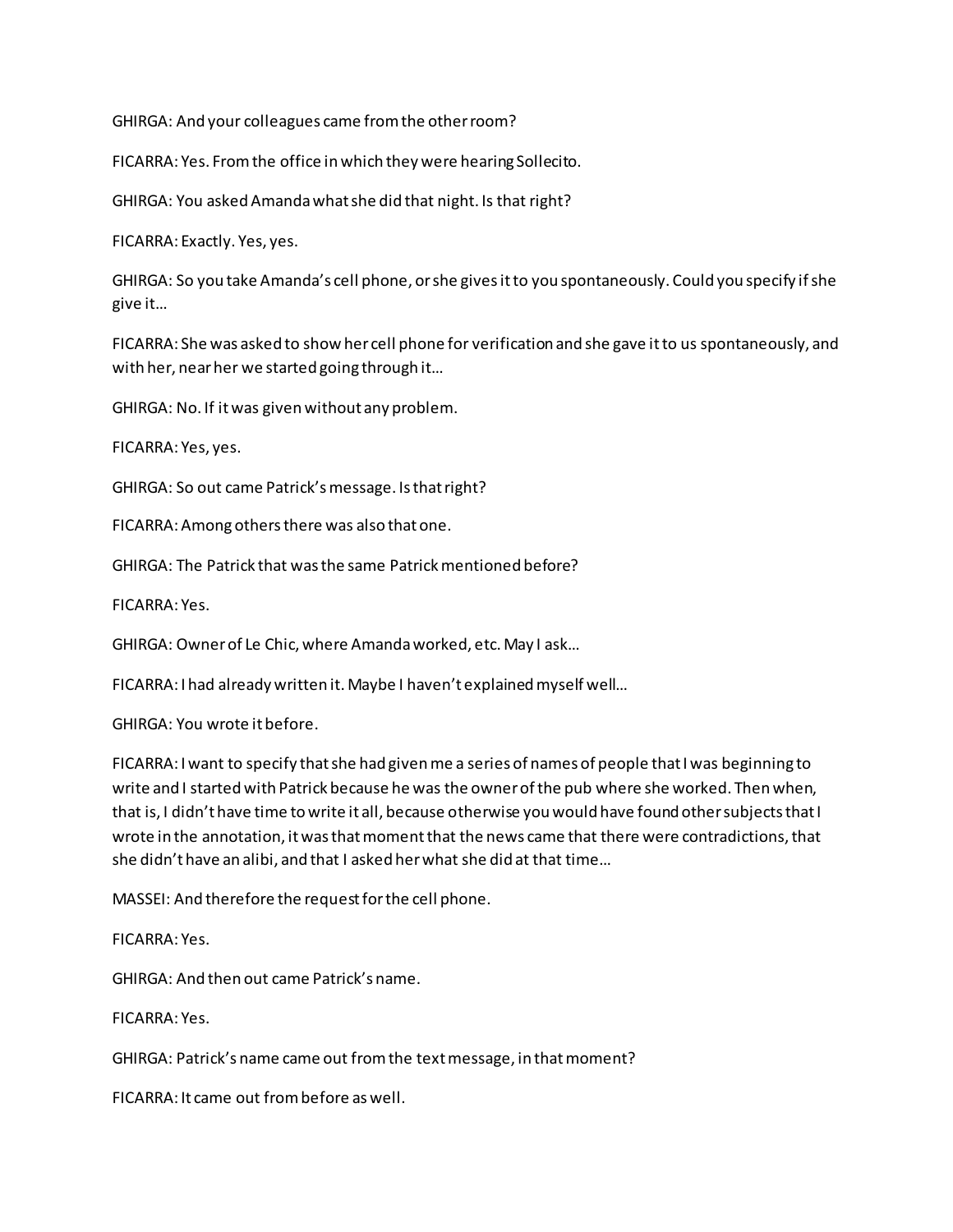GHIRGA: I asked: was it the same Patrick from the annotation?

FICARRA: It was the same Patrick, yes.

GHIRGA: Perfect. So what did Amanda do. Did her behavior change?

FICARRA: At first she was astonished.

GHIRGA: This discourse about Patrick, seeing as we don't have the questions in any of the documents, what type of questions did you ask, if you remember, seeing as you have very precise memories?

FICARRA: We asked her what this message meant, because at seeing the message, it was a message of response to another, because otherwise you wouldn't write *certainly*, would you? What was the tone of the message, if that meant she had an appointment, if then she left after receiving the message or remained at home, other than explain who was Patrick and confirm who he was.

GHIRGA: Very good. Did this dialogue between you and Amanda develop in harmony, with great calm, or did you speak, tell the truth, was it convenient for you, was there some kind of…not threat, I would never suggest that, just as happens in these types of…seeing as we have no record of the questions.

FICARRA: Do I have to simulate it? I already said. We carried on…

MASSEI: If you remained calm. If there were, I don't know, crisi?

FICARRA: I already responded that everything happened calmly. Indeed, later…

GHIRGA: You said calmly.

FICARRA: It happened calmly.

GHIRGA: So calmly that you had to suspend the deposition.

MASSEI: You suspended the deposition?

FICARRA: I suspended the deposition because there are indications of guilt. If someone tells me they were at the crime scene, excuse me, but what should I do?

GHIRGA: Calmly, as indications of guilt emerge that are the type to suspend a deposition and place Amanda in the hands of the judicial authorities.

FICARRA: At the moment that she saw the message it was as if she was astonished. May I give my impression? Well, if I can't then let's move on. At the moment that she saw the test message on the cell phone she took a second to look at it and so I can't give my impression. Afterwards she burst out crying and accused him to be the author of the murder and to have been there at the house together with him.

GHIRGA: The prosecutor arrived and then what happened? Was a lawyer nominated for her?

FICARRA: The girl was asked if she had a lawyer, even if probably…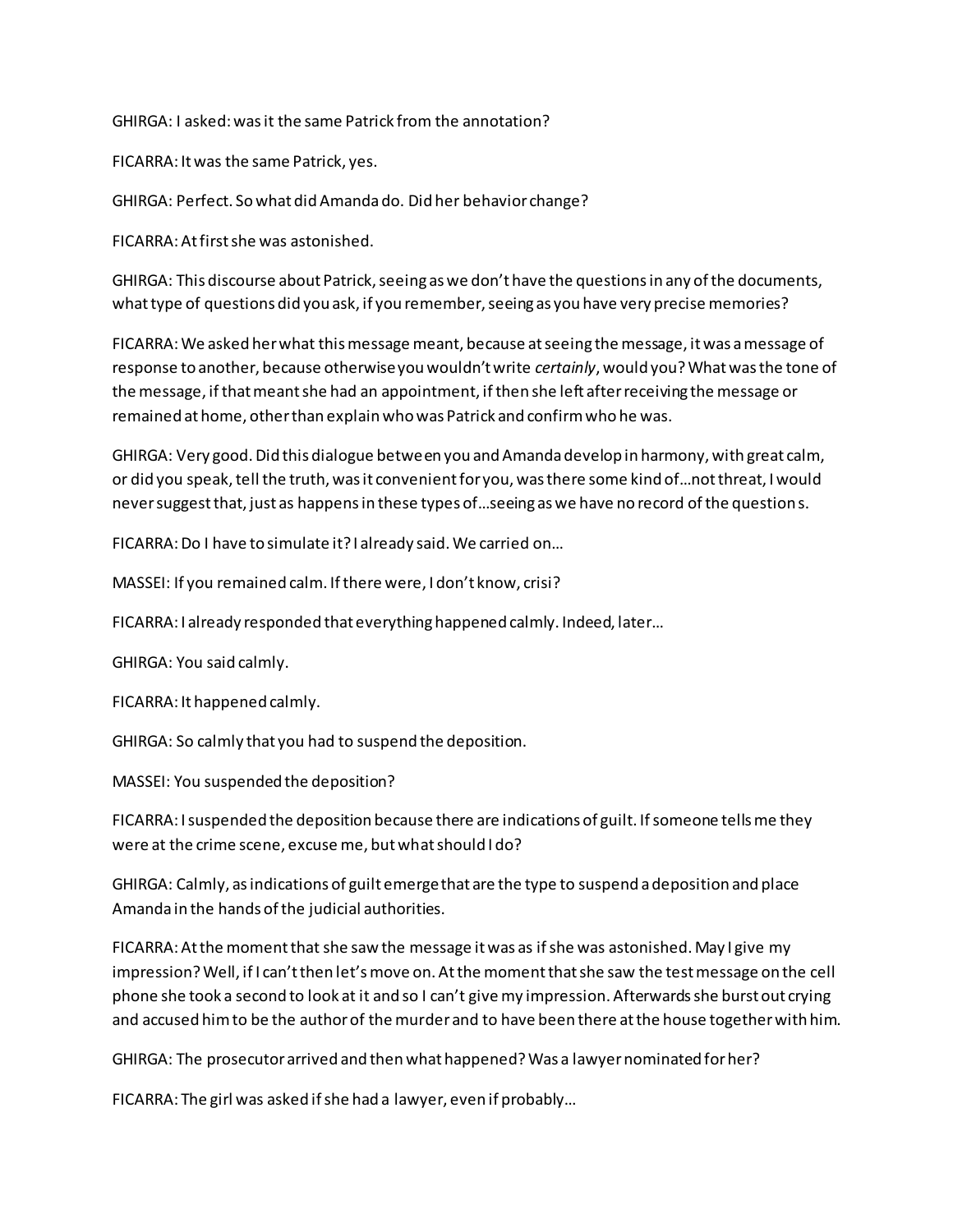GHIRGA: I asked if one was nominated.

FICARRA: One wasn't nominated…One wasn't nominated because she didn't have one.

GHIRGA: Was a lawyer nominated or not?

FICARRA: One wasn't nominated because she didn't have one. If you look at the arrest documentation of that morning you'll see that she was able to be assisted by a lawyer but she renounced that right. She renounced it because she didn't have one. It's comprehensible because she's not Italian…

#### ………………………………………

GHIRGA: I want to ask a question. All of those activities of courtesy, the hot tea, the pastry, came, if I understand correctly, after the spontaneous declaration made to the prosecutor and before the notice of arrest, or after the arrest…

FICARRA: Look, it also happened in the previous days.

GHIRGA: I'm asking you. No, she wastired, I put the chairs together, I let her rest…

FICARRA: Yes. She was tired afterward, this afterward.

GHIRGA: This very appreciable activity came after the spontaneous declarations to the prosecutor were finished, or not?

FICARRA: Before and after.

…………………………………………

DEL GROSSO: How many times did you reprimand Amanda? It seems I've understood that she was reprimanded for her behavior towards Raffaele, because she did a cartwheel, that she was reprimanded on other occasions.

FICARRA: Amanda was reprimanded every time the circumstances weren't in accordance with her behavior. I'll tell you which times –they are the times that I came across her kissing Raffaele in the hallway the same day that the body was found. You tell me if that is in accordance with the situation of being in the police office with a dead body found in your home, if she should continue on kissing.

DEL GROSSO: Did you also reprimand her about the message sent to Patrick Lumumba from her cell phone?

FICARRA: What do I have to reprimand there?

DEL GROSSO: What did you ask her?

FICARRA: I asked who he was, why she sent that message, if…

MASSEI: Excuse me, respond yes or no.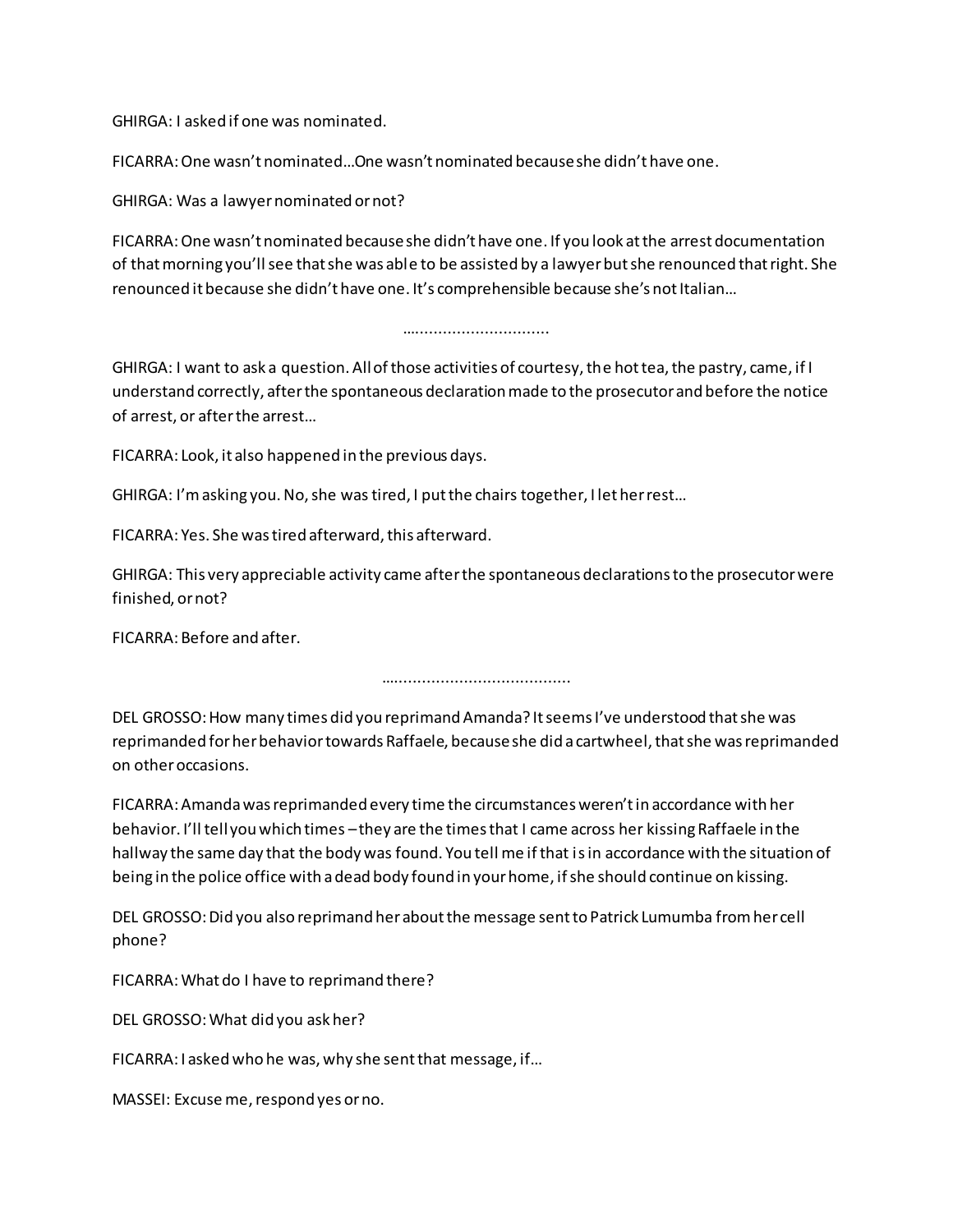FICARRA: No.

DEL GROSSO: Because before you spoke of contradictions… What did the text message sent to Lumumba signify to you in the moment that you read it?

FICARRA: For us it could have meant an appointment for that evening, after the hour that the message was sent, around 8:30, because if you say *certainly*, and respond to a message and say, *let's see each other later, good night.*

DEL GROSSO: Did you ask her, why didn't you speak to us before about this appointment?

FICARRA: No. We asked her what it meant and if there was an appointment or not and with whom.

DEL GROSSO: Do you know the meaning of the English expression 'see you later'?

FICARRA: Yes.

DEL GROSSO: What does it mean?

FICARRA: Let's see each other later, later.

DEL GROSSO: In the sense of making an appointment?

FICARRA: No. I know it means in the sense of we'll see each other later.

……………………………………

DEL GROSSO: Did you ever suggest names to Amanda?

FICARRA: No.

DEL GROSSO: Why then did you say earlier that you referred to Rudy and it was on your own initiative to ask Amanda to talk about Rudy?

FICARRA: To remember something about that subject. I asked her if she knew his name, because we didn't have him identified yet in that moment. We didn't know who he was. I knew he called himself the Baron by the downstairs boys, but we didn't know his identity.

DEL GROSSO: Did Amanda know the Baron?

FICARRA: No. Amanda didn't give us any indication. She said she simply didn't remember.

…………………………………………

MIGNINI: One thing. When Amanda gave her deposition and made her spontaneous declarations in front of you, was she constrained to render them, or did she provide them spontaneously?

FICARRA: No. She rendered them spontaneously.